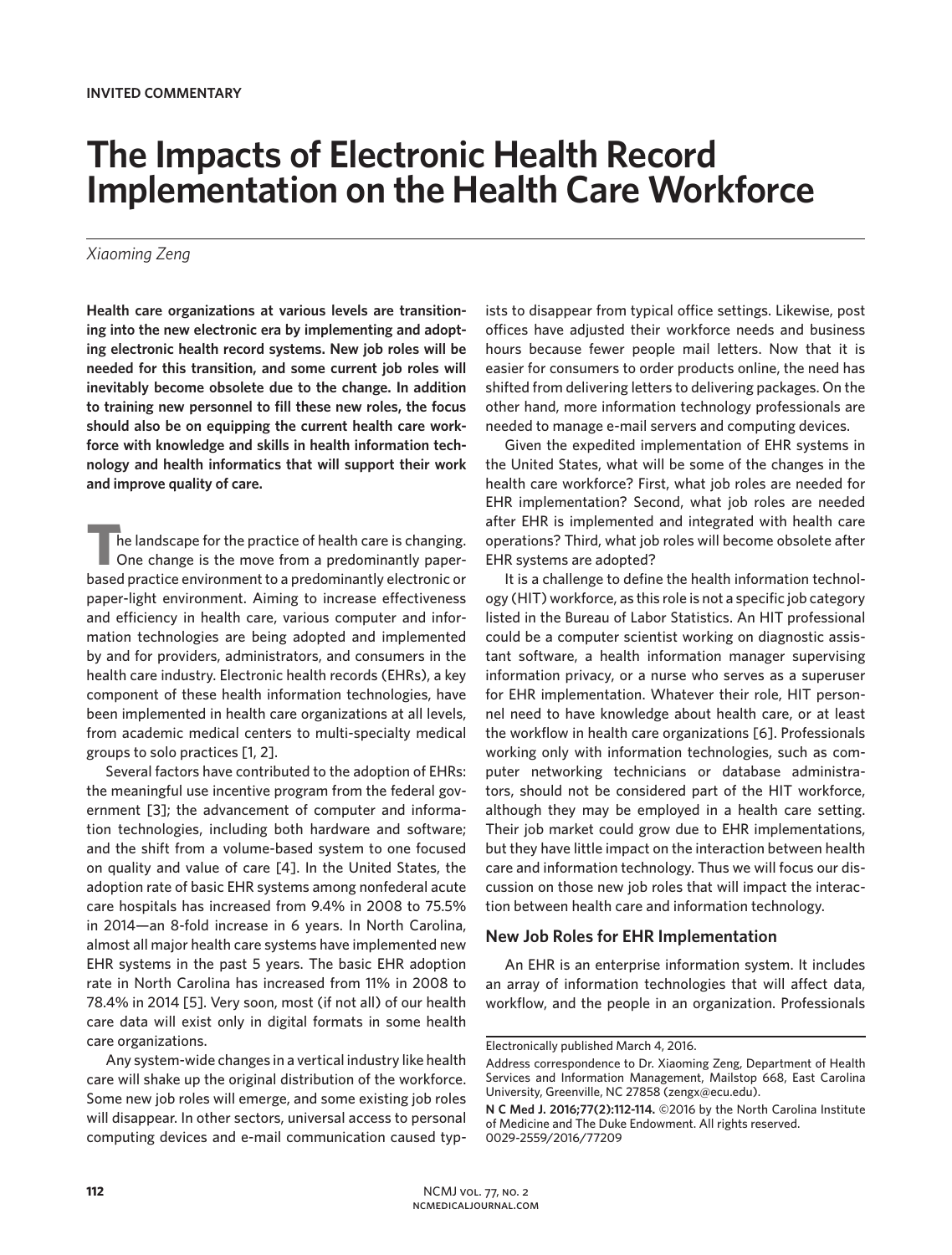with different roles need to work as a group in order to successfully implement EHR systems. The Office of the National Coordinator for Health Information Technology, during the rollout of HIT training grants in 2009, defined 6 different job roles for EHR implementation [7].

First, practice workflow and information management redesign specialists are workers who assist in reorganizing the work of providers to optimize the features of HIT that are designed to improve health care. Individuals in this role may have backgrounds in health care (eg, as a practice administrator) or in information technology, but they are not licensed clinical professionals.

Second, clinician and practitioner consultants work with health care providers to optimize the implementation of HIT in order for providers to offer better health care while containing costs and maintaining efficiency.

Third, implementation support specialists provide onsite user support for a period of time before and during implementation of HIT systems in clinical and public health settings. These individuals provide support services, above and beyond what is provided by the vendor, to ensure that the technology functions properly and is configured to meet the needs of the redesigned practice flow.

Fourth, implementation managers provide onsite management of mobile adoption support teams for a period of time before and during implementation of HIT systems in clinical and public health settings.

Fifth, technical software support staff provide ongoing support of the technology deployed in clinical and public health settings. In addition to system maintenance, including patching and upgrading software, they also provide oneon-one support and help users with questions or problems in a traditional help desk model.

Finally, trainers use adult learning principles to design and deliver training programs to the employees in clinical and public health settings. The quality of training often determines the acceptance of a new EHR system.

Workers in these job roles must function as a team in order to successfully implement EHRs. A single individual could perform in several of these roles. For example, a consultant could be a trainer during the implementation of an EHR system for a small practice.

# **New Job Roles After EHR Implementation**

New job roles will emerge as EHR systems are implemented in health care organizations. These new job roles will either support the continual integration of EHRs with clinical workflows or will leverage the captured clinical and other data to improve health care outcomes.

Clinical informaticians are professionals who utilize their clinical expertise and knowledge of patient care, operational processes, and information systems to participate in the design, specification, implementation, and evaluation of an EHR system. They act as knowledge resources regarding the EHR system, and they ensure effective problem resolution at initial technical levels. They will lead the transition from current practices to new automated practices while incorporating change management principles. Clinical informaticians should have deep knowledge about workflows and have the creative and critical thinking skills to integrate EHR systems with workflows. The American Board of Medical Specialty has approved clinical informatics as a subspecialty in medicine. The American Nursing Credentialing Center also has a board certification examination on informatics nursing.

Medical scribes, who help clinicians document clinical encounters, have become a growing profession following the implementation of EHR systems [8]. The increased requirement for detailed documentation and the subpar usability of human-computer interfaces in many EHR systems have extended the time that clinicians need to spend collecting and documenting data. Many physicians find they have less time to focus on patients during an already short visit. Medical scribes can assist the provider in different ways: navigating the EHR, responding to various messages as directed by the clinician, locating information for review, and entering information into the EHR as directed by the clinician. It is a cost-effective way to separate clerical duties from clinical work. Physicians often feel more satisfied after employing medical scribes to support their clinical practices because they can focus more on patients. The American College of Medical Scribe Specialists certifies medical scribes.

Health care quality improvement specialists will be able to leverage the data available in the EHR system to deliver quality improvement projects for service and clinical activities. One touted benefit of EHR systems is the potential for positive impacts on patient safety and quality. Indeed, many health care organizations are using the data available in EHR systems for quality improvement. Health care quality improvement specialists must be familiar with the measures associated with different accreditations and generate reports to meet the criteria for reimbursement.

Called the sexiest job in the 21st century [9], health care data scientists are an emerging type of professional who can proficiently acquire and analyze large amounts of data from heterogeneous sources, often in real time. The implementation of EHR systems has accelerated the generation and storage of health care–related data. Other data sources, such as genomics and consumer-generated data, will also drastically increase the volume and complexity of data. Health care data scientists could be data analysts, business analysts, or statisticians. Data scientists need to have proficiencies in both computer programming and statistical analysis. They also need to have excellent communication skills in order to convey findings for decision making. They may work collaboratively with health care providers or with quality improvement specialists to support their job functions.

These 4 jobs are just a small sample of the new job roles emerging with the nationwide implementation and adoption of EHR systems. These workers could be called by other names, but their collective goals are to integrate EHR sys